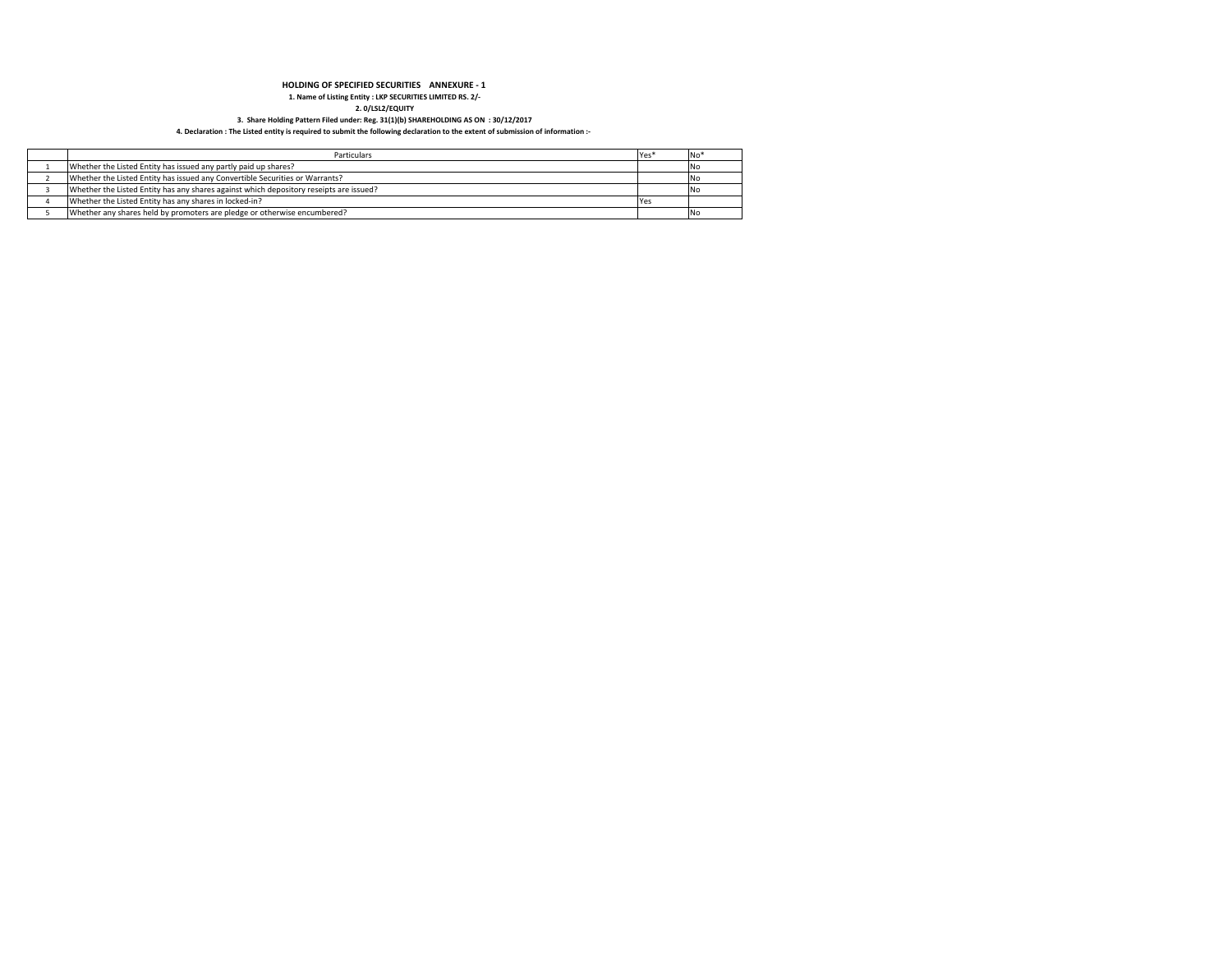# **Table I - Summary Statement holding of specified securities**

| <b>Category</b> | Category of shareholder (II)   | Nos. of share |             | No. of fully No. of Partly | No. of           |           | Total Nos. Shareholding     | No of voting Rights held in each class of securities (IX) |                     |          |                        | No of      | <b>Total</b>         | <b>Number of Locked in</b> |                                    | <b>Number of shares</b> |          | Number of                           |
|-----------------|--------------------------------|---------------|-------------|----------------------------|------------------|-----------|-----------------------------|-----------------------------------------------------------|---------------------|----------|------------------------|------------|----------------------|----------------------------|------------------------------------|-------------------------|----------|-------------------------------------|
|                 |                                | holders (III) | paid up     | paid -up                   | shares           |           | shares held as a % of total |                                                           |                     |          | shares                 | Sharehold  | shares (XII)         |                            | pledged or otherwise equity shares |                         |          |                                     |
|                 |                                |               | equity      | equity shares underlyin    |                  | $(VII =$  | no.of shares                |                                                           |                     |          |                        |            | underlyin ing as a % |                            |                                    | encumbered (XIII)       |          | held in                             |
|                 |                                |               | shares held | held $(V)$                 |                  | $IV+V+VI$ | <b>Calculated as</b>        |                                                           | No of voting Rights |          | Total as a %           |            | assuming             |                            |                                    |                         |          | dematerialize                       |
|                 |                                |               | (IV)        |                            | <b>Depositor</b> |           | per SCRR,                   | <b>Class X</b>                                            | <b>Class Y</b>      | Total    | of $(A+B+C)$ outstandi |            | full                 | No.(a)                     | As a % of                          | No.(a)                  |          | $As a % of \overline{G} from (XIV)$ |
|                 |                                |               |             |                            | y Receipts       |           | 1957) (VIII) As             |                                                           |                     |          |                        | ng         | Conversio            |                            | <b>Total shares</b>                |                         | Total    |                                     |
|                 |                                |               |             |                            | (VI)             |           | a % of                      |                                                           |                     |          |                        | convertibl | n of                 |                            | held (b)                           |                         | shares   |                                     |
|                 |                                |               |             |                            |                  |           | $(A+B+C2)$                  |                                                           |                     |          |                        |            | convertibl           |                            |                                    |                         | held (b) |                                     |
|                 |                                |               |             |                            |                  |           |                             |                                                           |                     |          |                        | Securities |                      |                            |                                    |                         |          |                                     |
| (A)             | Promoter and Promoter Group    |               | 47144118    |                            |                  | 47144118  | 64.39                       | 47144118                                                  |                     | 47144118 | 64.39                  |            | 64.39                | 14644260                   | 31.06                              |                         | 0.00     | 47144118                            |
| (B)             | Public                         | 6506          | 26077178    |                            |                  | 26077178  | 35.61                       | 26077178                                                  |                     | 26077178 | 35.61                  |            | 35.61                | 37400                      | 0.14                               | N/A                     | N/A      | 23602030                            |
| (C)             | Non Promoter - Non Public      |               |             |                            |                  |           |                             |                                                           |                     |          |                        |            |                      |                            |                                    |                         |          |                                     |
| (C1)            | Shares underlying DRs          |               |             |                            |                  |           | 0.00                        |                                                           |                     |          | 0.00                   |            | 0.00                 |                            | 0.00                               | N/A                     | N/A      |                                     |
| (C2)            | Shares held by Employee Trusts |               |             |                            |                  |           | 0.00                        |                                                           |                     |          | 0.00                   |            | 0.00                 |                            | 0.00                               | N/A                     | N/A      |                                     |
|                 | Total                          | 6514          | 73221296    |                            |                  | 73221296  | 100.00                      | 73221296                                                  |                     | 73221296 | 100.00                 |            | 100.00               | 14681660                   | 20.05                              |                         | 0.00     | 70746148                            |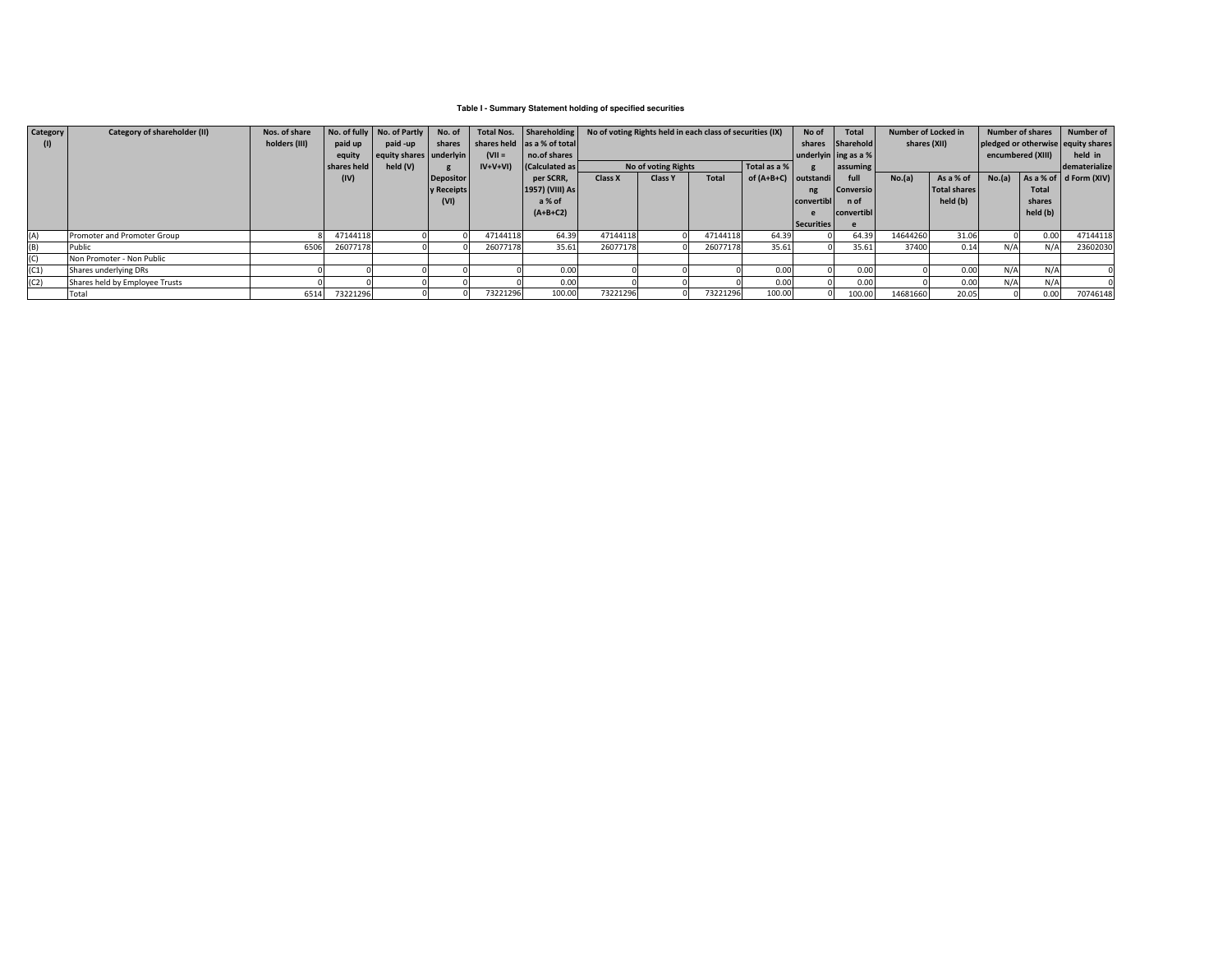# **Table II - Statement showing Shareholding Pattern of the Promoter and Promoter Group**

|      |                                                                     |                 | Nos. of                | No. of fully<br>paid up equity | No. of<br>Partly<br>paid-up<br>equity | No. of shares<br>underlying        | <b>Total Nos.</b><br>shares held | <b>Shareholding %</b><br>calculate as per<br><b>SCRR 1957 As a</b> | <b>Class X</b> | No of voting Rights held in each class of securities<br>(IX)<br>No of voting Rights<br><b>Class Y</b> | <b>Total</b> | Total as a<br>voting<br>rights | No of<br>shares<br>underlyin<br>% of Total outstandi<br>ng<br>convertibl | <b>Total</b><br>Shareholding<br>as a %<br>assuming full<br><b>Conversion of</b><br>convertible<br>securities (as | <b>Number of Locked in</b><br>shares (XII)<br>No.(a) | As a % of<br><b>Total</b><br>shares | No.(a) | <b>Number of shares</b><br>pledged or otherwise<br>encumbered (XIII)<br>As a % of<br><b>Total shares</b><br>held (b) | Number of<br>equity shares<br>held in |
|------|---------------------------------------------------------------------|-----------------|------------------------|--------------------------------|---------------------------------------|------------------------------------|----------------------------------|--------------------------------------------------------------------|----------------|-------------------------------------------------------------------------------------------------------|--------------|--------------------------------|--------------------------------------------------------------------------|------------------------------------------------------------------------------------------------------------------|------------------------------------------------------|-------------------------------------|--------|----------------------------------------------------------------------------------------------------------------------|---------------------------------------|
|      | Category & Name of the Shareholder (I)                              | <b>PAN (II)</b> | share<br>holders (III) | shares held<br>(IV)            | shares<br>held (V)                    | Depository<br><b>Receipts (VI)</b> | $(VII =$<br>$IV+V+VI$            | % of $(A+B+C2)$<br>(VIII)                                          |                |                                                                                                       |              |                                |                                                                          | a % of diluted<br>Securities share capital)                                                                      |                                                      | held (b)                            |        |                                                                                                                      | dematerialized<br>Form (XIV)          |
|      | Indian                                                              |                 |                        |                                |                                       |                                    |                                  |                                                                    |                |                                                                                                       |              |                                |                                                                          |                                                                                                                  |                                                      |                                     |        |                                                                                                                      |                                       |
| (a)  | Individuals/HUFs                                                    |                 |                        |                                |                                       |                                    |                                  | 0.00                                                               |                |                                                                                                       |              | 0.00                           |                                                                          | 0.00                                                                                                             |                                                      | 0.00                                |        | 0.00                                                                                                                 |                                       |
| (b)  | Central Govt./State Govt                                            |                 |                        |                                |                                       |                                    |                                  | 0.00                                                               |                |                                                                                                       |              | 0.00                           |                                                                          | 0.00                                                                                                             |                                                      | 0.00                                |        | 0.00                                                                                                                 | $\Omega$                              |
|      | Financial Institutions/Banks                                        |                 |                        |                                |                                       |                                    |                                  | 0.00                                                               |                |                                                                                                       |              | 0.00                           |                                                                          | 0.00                                                                                                             |                                                      | 0.00                                |        | 0.00                                                                                                                 |                                       |
| (d)  | Any Other                                                           |                 |                        |                                |                                       |                                    |                                  |                                                                    |                |                                                                                                       |              |                                |                                                                          |                                                                                                                  |                                                      |                                     |        |                                                                                                                      |                                       |
| d(1) | <b>Bodies Corporate</b>                                             |                 |                        | 23742120                       |                                       |                                    | 23742120                         | 32.43                                                              | 23742120       |                                                                                                       | 23742120     | 32.43                          |                                                                          | 32.43                                                                                                            |                                                      | 0.00                                |        | 0.00                                                                                                                 | 23742120                              |
|      | <b>BHAVNA HOLDINGS PRIVATE LTD</b>                                  | AAACB2152R      |                        | 8457030                        |                                       |                                    | 8457030                          | 11.55                                                              | 8457030        |                                                                                                       | 8457030      | 11.55                          |                                                                          | 11.55                                                                                                            |                                                      | 0.00                                |        | 0.00                                                                                                                 | 8457030                               |
|      | SEA GLIMPSE INVESTMENTS PVT LTD                                     | AAACS8600H      |                        | 15285090                       |                                       |                                    | 15285090                         | 20.88                                                              | 15285090       |                                                                                                       | 15285090     | 20.88                          |                                                                          | 20.88                                                                                                            |                                                      | 0.00                                |        | 0.00                                                                                                                 | 15285090                              |
| d(2) | <b>Directors Relatives</b>                                          |                 |                        | 2279766                        |                                       |                                    | 22797666                         | 31.14                                                              | 22797666       |                                                                                                       | 22797666     | 31.14                          |                                                                          | 31.14                                                                                                            | 14644260                                             | 64.24                               |        | 0.00                                                                                                                 | 22797666                              |
|      | <b>IRA PRATIK DOSHI</b>                                             | BUNPD4245E      |                        | 600000                         |                                       |                                    | 600000                           | 0.82                                                               | 600000         |                                                                                                       | 600000       | 0.82                           |                                                                          | 0.82                                                                                                             |                                                      | 0.00                                |        | 0.00                                                                                                                 | 600000                                |
|      | MAHENDRA VASANTRAI DOSHI                                            | AAAFL0114A      |                        | 1233921                        |                                       |                                    | 12339216                         | 16.85                                                              | 12339216       |                                                                                                       | 12339216     | 16.85                          |                                                                          | 16.85                                                                                                            | 12339216                                             | 100.00                              |        | 0.00                                                                                                                 | 12339216                              |
|      | MAHENDRA VASANTRAI DOSHI                                            | AABPD2864Q      |                        | 9158100                        |                                       |                                    | 9158100                          | 12.51                                                              | 9158100        |                                                                                                       | 9158100      | 12.51                          |                                                                          | 12.51                                                                                                            | 2305044                                              | 25.17                               |        | 0.00                                                                                                                 | 9158100                               |
|      | <b>SAMAYA PRATIK DOSHI</b>                                          | CEUPD9593K      |                        | 600000                         |                                       |                                    | 600000                           | 0.82                                                               | 600000         |                                                                                                       | 600000       | 0.82                           |                                                                          | 0.82                                                                                                             |                                                      | 0.00                                |        | 0.00                                                                                                                 | 600000                                |
|      | SHITAL A SONPAL                                                     | AADPD1185C      |                        | 100350                         |                                       |                                    | 100350                           | 0.14                                                               | 100350         |                                                                                                       | 100350       | 0.14                           |                                                                          | 0.14                                                                                                             |                                                      | 0.00                                |        | 0.00                                                                                                                 | 100350                                |
| d(3) | <b>Directors</b>                                                    |                 |                        | 604332                         |                                       |                                    | 604332                           | 0.83                                                               | 604332         |                                                                                                       | 604332       | 0.83                           |                                                                          | 0.83                                                                                                             |                                                      | 0.00                                |        | 0.00                                                                                                                 | 604332                                |
|      | PRATIK M DOSHI                                                      | ACQPD7772E      |                        | 604332                         |                                       |                                    | 604332                           | 0.83                                                               | 604332         |                                                                                                       | 604332       | 0.83                           |                                                                          | 0.83                                                                                                             |                                                      | 0.00                                |        | 0.00                                                                                                                 | 604332                                |
|      | Sub Total (A)(1)                                                    |                 |                        | 4714411                        |                                       |                                    | 47144118                         | 64.39                                                              | 4714411        |                                                                                                       | 47144118     | 64.39                          |                                                                          | 64.39                                                                                                            | 1464426                                              | 31.06                               |        | 0.00                                                                                                                 | 47144118                              |
|      | Foreign                                                             |                 |                        |                                |                                       |                                    |                                  |                                                                    |                |                                                                                                       |              |                                |                                                                          |                                                                                                                  |                                                      |                                     |        |                                                                                                                      |                                       |
| (a)  | Individuals(NRI/Foreign Individuals)                                |                 |                        |                                |                                       |                                    |                                  | 0.00                                                               |                |                                                                                                       |              | 0.00                           |                                                                          | 0.00                                                                                                             |                                                      | 0.00                                |        | 0.00                                                                                                                 | $\Omega$                              |
| (b)  | Government                                                          |                 |                        |                                |                                       |                                    |                                  | 0.00                                                               |                |                                                                                                       |              | 0.00                           |                                                                          | 0.00                                                                                                             |                                                      | 0.00                                |        | 0.00                                                                                                                 |                                       |
|      | Institutions                                                        |                 |                        |                                |                                       |                                    |                                  | 0.00                                                               |                |                                                                                                       |              | 0.00                           |                                                                          | 0.00                                                                                                             |                                                      | 0.00                                |        | 0.00                                                                                                                 |                                       |
| (d)  | Foreign Portfolio Investor                                          |                 |                        |                                |                                       |                                    |                                  | 0.00                                                               |                |                                                                                                       |              | 0.00                           |                                                                          | 0.00                                                                                                             |                                                      | 0.00                                |        | 0.00                                                                                                                 |                                       |
| (e)  | Any Other(specify)                                                  |                 |                        |                                |                                       |                                    |                                  | 0.00                                                               |                |                                                                                                       |              | 0.00                           |                                                                          | 0.00                                                                                                             |                                                      | 0.00                                |        | 0.00                                                                                                                 |                                       |
|      | Sub Total (A)(2)                                                    |                 |                        |                                |                                       |                                    |                                  | 0.00                                                               |                |                                                                                                       |              | 0.00                           |                                                                          | 0.00                                                                                                             |                                                      | 0.00                                |        | 0.00                                                                                                                 |                                       |
|      | Total Shareholding of Promoter and Promoter Group (A)=(A)(1)+(A)(2) |                 |                        | 4714411                        |                                       |                                    | 47144118                         | 64.39                                                              | 4714411        |                                                                                                       | 47144118     | 64.39                          |                                                                          | 64.39                                                                                                            | 1464426                                              | 31.06                               |        | 0.00                                                                                                                 | 47144118                              |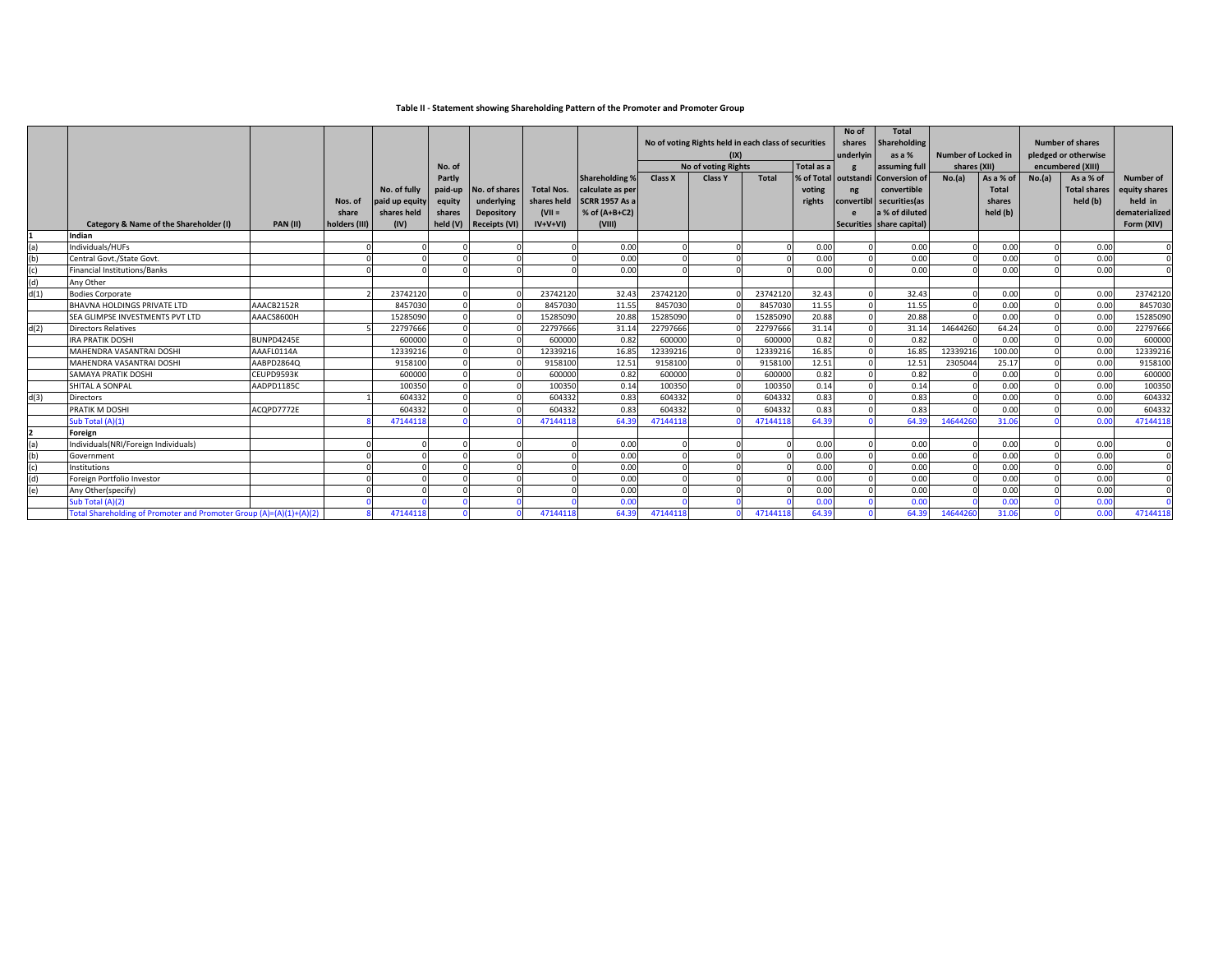# **Table III - Statement showing Shareholding Pattern of the Public Shareholder**

|       |                                                            |                 | Nos. of       | No. of fully<br>paid up equity | No. of<br>Partly<br>paid-up<br>equity | No. of shares<br>underlying | <b>Total Nos.</b><br>shares held | <b>Shareholding %</b><br>calculate as per<br><b>SCRR 1957 As a</b> | Class X | No of voting Rights held in each class of securities<br>(IX)<br>No of voting Rights<br><b>Class Y</b> | <b>Total</b> | Total as a<br>voting<br>rights | No of<br>shares<br>underlyin<br>g<br>% of Total outstandi<br>ng<br>convertibl | <b>Total</b><br><b>Shareholding</b><br>as a %<br>assuming full<br><b>Conversion of</b><br>convertible<br>securities(as | Number of Locked in<br>shares (XII)<br>No.(a) | As a % of<br><b>Total</b><br>shares | No.(a)   | <b>Number of shares</b><br>pledged or otherwise<br>encumbered (XIII)<br>As a % of<br><b>Total shares</b><br>held (b) | Number of<br>equity shares<br>held in |
|-------|------------------------------------------------------------|-----------------|---------------|--------------------------------|---------------------------------------|-----------------------------|----------------------------------|--------------------------------------------------------------------|---------|-------------------------------------------------------------------------------------------------------|--------------|--------------------------------|-------------------------------------------------------------------------------|------------------------------------------------------------------------------------------------------------------------|-----------------------------------------------|-------------------------------------|----------|----------------------------------------------------------------------------------------------------------------------|---------------------------------------|
|       |                                                            |                 | share         | shares held                    | shares                                | <b>Depository</b>           | $(VII =$                         | % of (A+B+C2)                                                      |         |                                                                                                       |              |                                |                                                                               | a % of diluted                                                                                                         |                                               | held (b)                            |          |                                                                                                                      | dematerialized                        |
|       | Category & Name of the shareholder (I)                     | <b>PAN (II)</b> | holders (III) | (IV)                           | held (V)                              | <b>Receipts (VI)</b>        | $IV+V+VI$                        | (VIII)                                                             |         |                                                                                                       |              |                                |                                                                               | Securities share capital)                                                                                              |                                               |                                     |          |                                                                                                                      | Form (XIV)                            |
|       | <b>Institutions</b>                                        |                 |               |                                |                                       |                             |                                  |                                                                    |         |                                                                                                       |              |                                |                                                                               |                                                                                                                        |                                               |                                     |          |                                                                                                                      |                                       |
| (a)   | <b>Mutual Funds</b>                                        |                 |               | 8400                           |                                       |                             | 8400                             | 0.01                                                               | 8400    | $\Omega$                                                                                              | 8400         | 0.01                           |                                                                               | 0.01                                                                                                                   |                                               | 0.00                                |          | 0.00                                                                                                                 |                                       |
| (b)   | <b>Venture Capital Funds</b>                               |                 |               |                                |                                       |                             |                                  | 0.00                                                               |         |                                                                                                       |              | 0.00                           |                                                                               | 0.00                                                                                                                   |                                               | 0.00                                |          | 0.00                                                                                                                 | $\Omega$                              |
| (c)   | Alternate Investments Funds                                |                 |               |                                |                                       |                             |                                  | 0.00                                                               |         | $\Omega$                                                                                              |              | 0.00                           |                                                                               | 0.00                                                                                                                   |                                               | 0.00                                |          | 0.00                                                                                                                 | $\Omega$                              |
| (d)   | Foreign Venture Capital Investors                          |                 |               |                                | $\Omega$                              | $\Omega$                    |                                  | 0.00                                                               |         | $\Omega$                                                                                              |              | 0.00                           |                                                                               | 0.00                                                                                                                   |                                               | 0.00                                |          | 0.00                                                                                                                 | $\Omega$                              |
| (e)   | Foreign Portfolio Investors                                |                 |               | 960882                         | $\Omega$                              | $\Omega$                    | 960882                           | 1.31                                                               | 96088   | $\Omega$                                                                                              | 960882       | 1.31                           |                                                                               | 1.31                                                                                                                   |                                               | 0.00                                | $\Omega$ | 0.00                                                                                                                 | 960882                                |
|       | <b>Financial Institutions/Banks</b>                        |                 |               | 15300                          |                                       |                             | 15300                            | 0.02                                                               | 15300   |                                                                                                       | 15300        | 0.02                           |                                                                               | 0.02                                                                                                                   |                                               | 0.00                                |          | 0.00                                                                                                                 | 300                                   |
| (g)   | <b>Insurance Companies</b>                                 |                 |               |                                |                                       |                             |                                  | 0.00                                                               |         |                                                                                                       |              | 0.00                           |                                                                               | 0.00                                                                                                                   |                                               | 0.00                                |          | 0.00                                                                                                                 | $\Omega$                              |
| (h)   | Provident Funds / Pension Funds                            |                 | $\Omega$      |                                | $\Omega$                              | $\Omega$                    |                                  | 0.00                                                               |         | $\Omega$                                                                                              |              | 0.00                           |                                                                               | 0.00                                                                                                                   |                                               | 0.00                                |          | 0.00                                                                                                                 | $\Omega$                              |
| (i)   | Any other (specify)                                        |                 | $\Omega$      |                                | $\Omega$                              | $\Omega$                    |                                  | 0.00                                                               |         | $\Omega$                                                                                              |              | 0.00                           |                                                                               | 0.00                                                                                                                   |                                               | 0.00                                |          | 0.00                                                                                                                 | $\Omega$                              |
|       | Sub Total (B)(1)                                           |                 |               | 98458                          |                                       |                             | 984582                           | 1.34                                                               | 98458   |                                                                                                       | 984582       | 1.34                           |                                                                               | 1.34                                                                                                                   |                                               | 0.00                                |          | 0.00                                                                                                                 | 961182                                |
|       | Central Government/State Government(s)/ President of India |                 |               |                                |                                       |                             |                                  |                                                                    |         |                                                                                                       |              |                                |                                                                               |                                                                                                                        |                                               |                                     |          |                                                                                                                      |                                       |
| (a)   | Central Govt./State Govt.                                  |                 |               |                                |                                       |                             |                                  | 0.00                                                               |         |                                                                                                       |              | 0.00                           |                                                                               | 0.00                                                                                                                   |                                               | 0.00                                |          | 0.00                                                                                                                 | $\Omega$                              |
|       | Sub Total (B)(2)                                           |                 |               |                                |                                       |                             |                                  | 0.00                                                               |         |                                                                                                       |              | 0.00                           |                                                                               | 0.00                                                                                                                   |                                               | 0.00                                |          | 0.00                                                                                                                 |                                       |
|       | <b>Non-Institutions</b>                                    |                 |               |                                |                                       |                             |                                  |                                                                    |         |                                                                                                       |              |                                |                                                                               |                                                                                                                        |                                               |                                     |          |                                                                                                                      |                                       |
| (a)   | Individual                                                 |                 |               |                                |                                       |                             |                                  | 0.00                                                               |         |                                                                                                       |              | 0.00                           |                                                                               | 0.00                                                                                                                   |                                               | 0.00                                |          | 0.00                                                                                                                 | $\Omega$                              |
| (ai)  | Ind-Hold nominal shr capital upto Rs.2L                    |                 | 6037          | 1106461                        |                                       |                             | 11064616                         | 15.11                                                              | 1106461 |                                                                                                       | 11064616     | 15.11                          |                                                                               | 15.11                                                                                                                  | 37300                                         | 0.34                                |          | 0.00                                                                                                                 | 9252724                               |
| (aii) | Ind-Hold nominal shr capital in excess of Rs.2L            |                 |               | 1729602                        |                                       |                             | 1729602                          | 2.36                                                               | 1729602 |                                                                                                       | 1729602      | 2.36                           |                                                                               | 2.36                                                                                                                   |                                               | 0.00                                |          | 0.00                                                                                                                 | 1729602                               |
|       | <b>SAYANTA BASU</b>                                        | AHXPB9515B      |               | 917352                         | $\Omega$                              |                             | 917352                           | 1.25                                                               | 917352  | $\Omega$                                                                                              | 917352       | 1.25                           |                                                                               | 1.25                                                                                                                   |                                               | 0.00                                |          | 0.00                                                                                                                 | 917352                                |
| (b)   | NBFCs Registered with RBI                                  |                 |               |                                |                                       |                             |                                  | 0.00                                                               |         |                                                                                                       |              | 0.00                           |                                                                               | 0.00                                                                                                                   |                                               | 0.00                                |          | 0.00                                                                                                                 |                                       |
| (c)   | <b>Employees Trusts</b>                                    |                 |               |                                |                                       |                             |                                  | 0.00                                                               |         |                                                                                                       |              | 0.00                           |                                                                               | 0.00                                                                                                                   |                                               | 0.00                                |          | 0.00                                                                                                                 | $\Omega$                              |
| (d)   | Overseas Depositories (holding DRs) (balancing figure)     |                 | $\Omega$      |                                | $\Omega$                              |                             |                                  | 0.00                                                               |         | $\Omega$                                                                                              |              | 0.00                           |                                                                               | 0.00                                                                                                                   |                                               | 0.00                                |          | 0.00                                                                                                                 | $\Omega$                              |
| (e)   | Any Other                                                  |                 | $\Omega$      |                                | $\Omega$                              |                             |                                  | 0.00                                                               |         | $\Omega$                                                                                              |              | 0.00                           |                                                                               | 0.00                                                                                                                   |                                               | 0.00                                |          | 0.00                                                                                                                 | $\Omega$                              |
| e(1)  | <b>Bodies Corporate</b>                                    |                 | 137           | 664867                         |                                       |                             | 6648675                          | 9.08                                                               | 664867  |                                                                                                       | 6648675      | 9.08                           |                                                                               | 9.08                                                                                                                   |                                               | 0.00                                |          | 0.00                                                                                                                 | 6600669                               |
|       | GROVSNOR INVESTMENT FUND LTD                               | AADCG9900H      |               | 192123                         |                                       |                             | 1921237                          | 2.62                                                               | 192123  |                                                                                                       | 1921237      | 2.62                           |                                                                               | 2.62                                                                                                                   |                                               | 0.00                                |          | 0.00                                                                                                                 | 1921237                               |
|       | MARYTIME TRIMPEX PRIVATE LIMITED                           | AACCM0463C      |               | 784794                         | $\Omega$                              |                             | 784794                           | 1.07                                                               | 784794  | $\Omega$                                                                                              | 784794       | 1.07                           |                                                                               | 1.07                                                                                                                   |                                               | 0.00                                |          | 0.00                                                                                                                 | 784794                                |
|       | PADMAKSHI FINANCIAL SERVICES PRIVATE LTD                   | AABCP2260K      |               | 85777                          | $\Omega$                              |                             | 857770                           | 1.17                                                               | 85777   | $\Omega$                                                                                              | 857770       | 1.17                           |                                                                               | 1.17                                                                                                                   |                                               | 0.00                                |          | 0.00                                                                                                                 | 857770                                |
|       | SADGURU EXPRESS PRIVATE LIMITED                            | AAICS5556N      |               | 1087218                        | $\Omega$                              | $\Omega$                    | 1087218                          | 1.48                                                               | 1087218 | $\Omega$                                                                                              | 1087218      | 1.48                           |                                                                               | 1.48                                                                                                                   |                                               | 0.00                                | $\Omega$ | 0.00                                                                                                                 | 1087218                               |
| e(2)  | Clearing member                                            |                 | 30            | 232919                         |                                       |                             | 232919                           | 0.32                                                               | 23291   |                                                                                                       | 232919       | 0.32                           |                                                                               | 0.32                                                                                                                   |                                               | 0.00                                |          | 0.00                                                                                                                 | 232919                                |
| e(3)  | <b>NRIS</b>                                                |                 | 281           | 1009194                        | $\Omega$                              |                             | 1009194                          | 1.38                                                               | 1009194 | $\Omega$                                                                                              | 1009194      | 1.38                           |                                                                               | 1.38                                                                                                                   |                                               | 0.00                                |          | 0.00                                                                                                                 | 417444                                |
| e(4)  | Foreign Corp Bodies (Including FDI)                        |                 |               | 4364934                        | $\Omega$                              |                             | 4364934                          | 5.96                                                               | 436493  |                                                                                                       | 4364934      | 5.96                           |                                                                               | 5.96                                                                                                                   |                                               | 0.00                                |          | 0.00                                                                                                                 | 4364934                               |
|       | AGRUD CAPITAL PTE LTD                                      | AAHCA8709N      |               | 4364934                        | $\Omega$                              |                             | 4364934                          | 5.96                                                               | 436493  |                                                                                                       | 4364934      | 5.96                           |                                                                               | 5.96                                                                                                                   |                                               | 0.00                                |          | 0.00                                                                                                                 | 4364934                               |
| e(5)  | Trusts                                                     |                 |               | 1200                           |                                       |                             | 1200                             | 0.00                                                               | 1200    |                                                                                                       | 1200         | 0.00                           |                                                                               | 0.00                                                                                                                   |                                               | 0.00                                |          | 0.00                                                                                                                 | 1200                                  |
| e(6)  | <b>Directors</b>                                           |                 |               | 39976                          |                                       |                             | 39976                            | 0.05                                                               | 39976   |                                                                                                       | 39976        | 0.05                           |                                                                               | 0.05                                                                                                                   | 100                                           | 0.25                                |          | 0.00                                                                                                                 | 39876                                 |
| e(7)  | Corporate Body - Broker                                    |                 |               | 1480                           |                                       |                             | 1480                             | 0.00                                                               | 1480    |                                                                                                       | 1480         | 0.00                           |                                                                               | 0.00                                                                                                                   |                                               | 0.00                                |          | 0.00                                                                                                                 | 1480                                  |
|       | Sub Total (B)(3)                                           |                 | 6497          | 2509259                        |                                       |                             | 2509259                          | 34.27                                                              | 2509259 |                                                                                                       | 2509259      | 34.27                          |                                                                               | 34.27                                                                                                                  | 37400                                         | 0.15                                |          | 0.00                                                                                                                 | 22640848                              |
|       | Total Public Shareholding (B)=(B)(1)+(B)(2)+(B)(3)         |                 | 6506          | 2607717                        |                                       |                             | 2607717                          | 35.61                                                              | 2607717 |                                                                                                       | 2607717      | 35.63                          |                                                                               | 35.61                                                                                                                  | 37400                                         | 0.14                                |          | 0.00                                                                                                                 | 23602030                              |